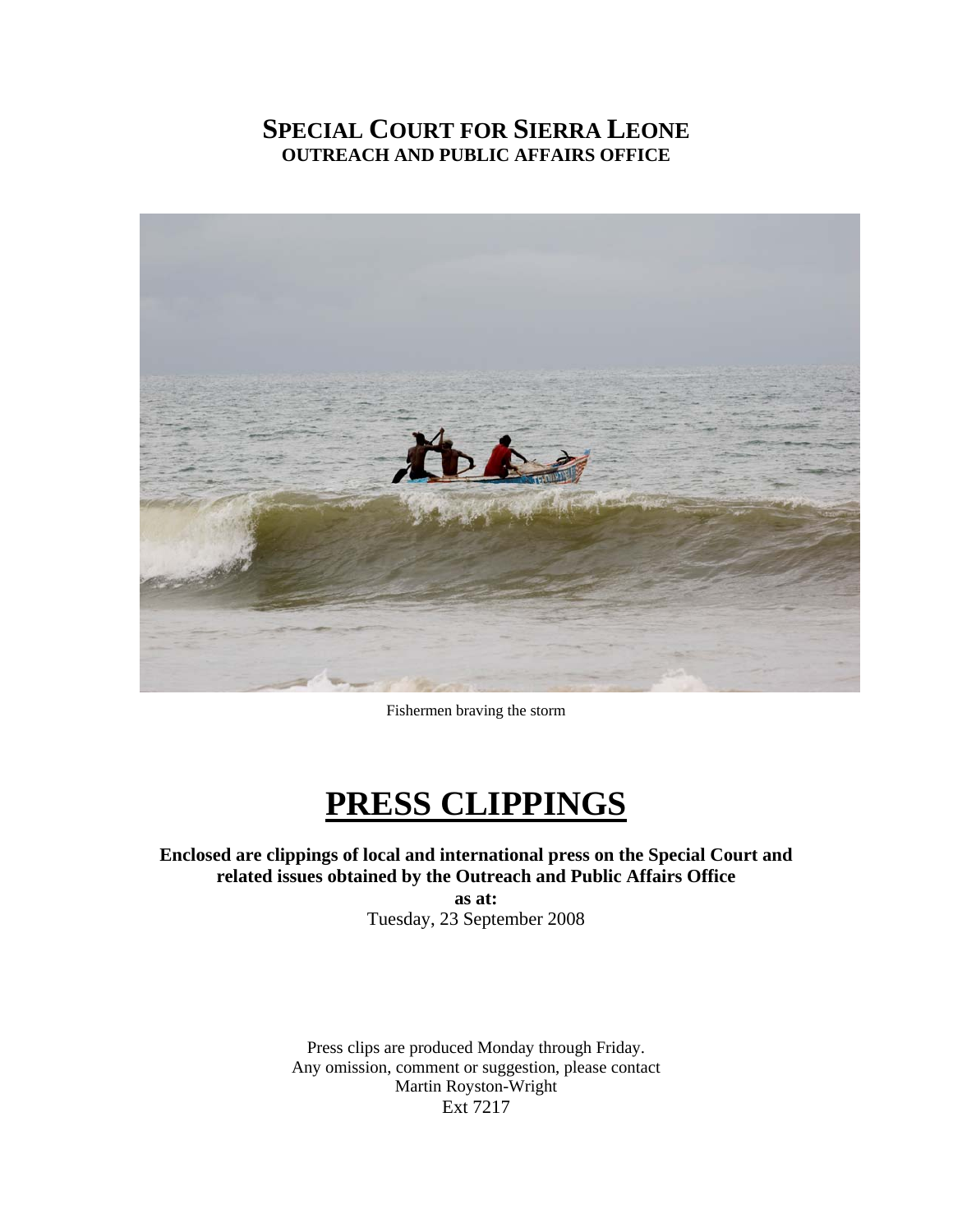| <b>Local News</b>                                                                  |             |
|------------------------------------------------------------------------------------|-------------|
| Human Rights Boss Concerned Over Gender Justice / Awareness Times                  | Page 3      |
| <b>International News</b>                                                          |             |
| Report from The Hague / BBC World Service Trust                                    | Pages 4-5   |
| UNMIL Public Information Office Complete Media Summaries / UNMIL                   | Pages 6-9   |
| ICC Prosecutor Urges World Leaders to help stop Darfur War Crimes / UN News Centre | Pages 10-11 |
| International Court Presses Case Against Sudan Leader / Voice of America           | Page 12     |
| Sudan Lobbies Against Bashir Case / BBC Online                                     | Page 13     |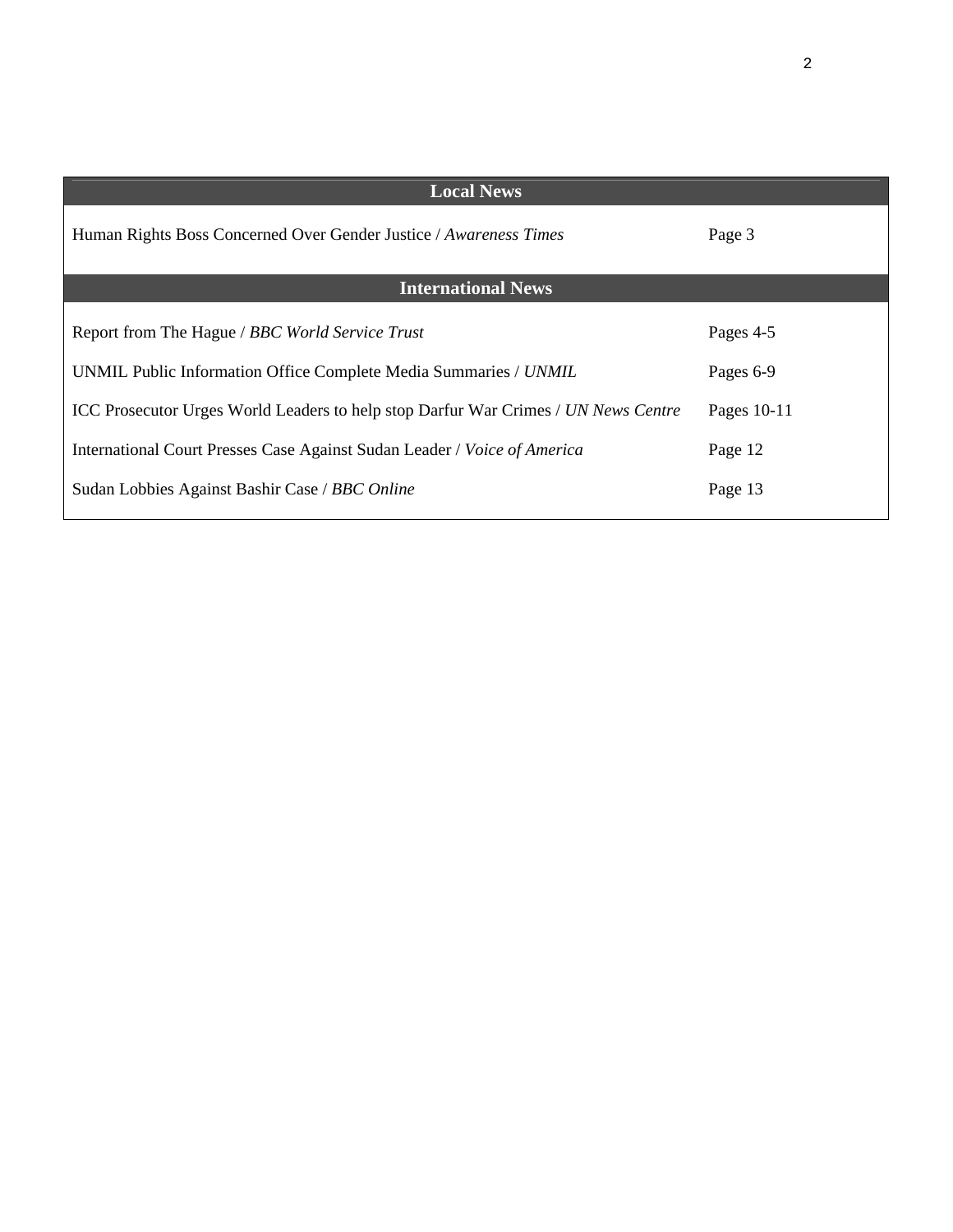Awareness Times Tuesday, 23 September 2008

#### **Human Rights Boss Concerned Over Gender Justice**

By Bampia J Bundu Vice Chairman of the Human Right Commission in Sierra Leone, Mr. Edward Sam has expressed concerns over the gender justice situation in the country.

Mr. Sam, who was speaking at his office on Monday September 22 2008. says enacting a law is different from its implementation and enforcement.

"It is one thing to enact a law but quite a different thing to understand its contents, implementation and enforcement," he told Awareness Times, while calling for the urgent implementation of the gender justice laws.

He said the Commission recognizes the need to incorporate gender justice and gender sensitivity in all efforts and activities related to justice and the rule of law.

"The Commission also recognizes the need to give greater attention to meeting the needs of victims and the wider society from which they come including the development of programmes to provide appropriate reparations to victims for harm suffered," Mr. Sam said while noting that there is a concern that the fundamentals of the rule of law are clearly flouted not only by individuals but also by the state. expressed He however appreciation to the Justice Sector

Development Programme (JSDP) for the production of the child justice strategy which provides various strategies on the treatment of children in conflict with the law.

He called on the Ministry of Social Welfare, Gender and Children's Affairs and its partners to fully implement the recommendations of the Child Rights Committee.

"All relevant stakeholders should work towards developing indicators for monitoring and evaluating the effective laws for justice implementation and monitoring," he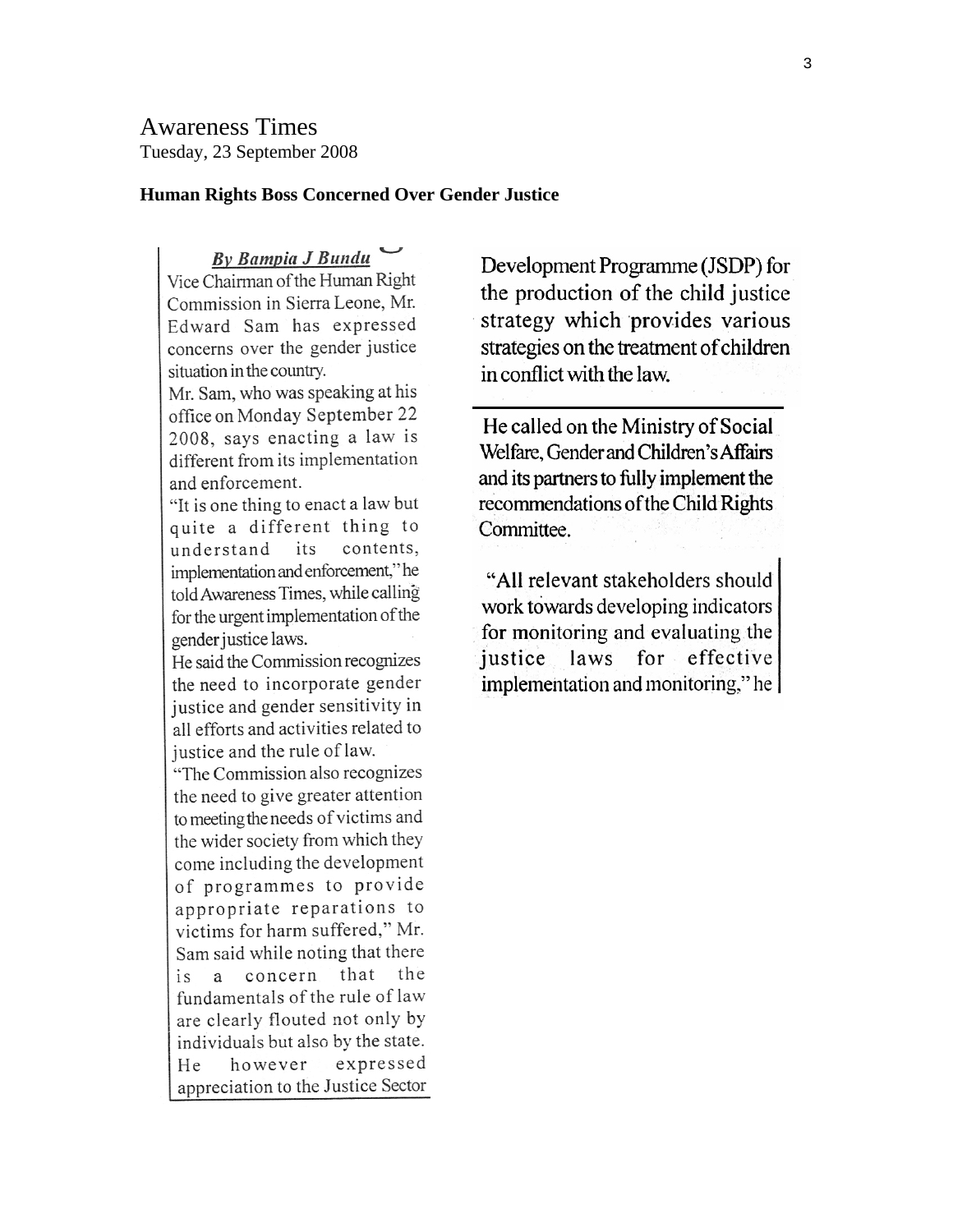**BBC World Service Trust** Monday, 22 September 2008

#### **Report from The Hague**

A Former Correspondent of Radio France International and Reuters who covered both Liberian and Sierra Leonean Civil wars has taken the stand against Former Liberian President, Charles Taylor in The Hague. Mr. Stephen Smith said he was humiliated by Taylor's forces in 1990, and later expelled from Liberia by Taylor himself. Mr. Smith, now a professor at the Duke University in America is testifying to his knowledge of the civil wars in the two neighbouring countries. Joseph Cheeseman reports.

The first half of Mr. Smith's testimonies was objected to by Mr. Taylor's Lawyers. According to them, Mr. Smith's opening testimonies had no relevance to the prosecution's indictment. They said Mr. Smith dwelled largely on his experience in Liberia in 1990, a period outside of the prosecution's indictment against Mr. Taylor. The prosecution indictment covers from 1996 to 2002. The Judges agreed with Taylor's Lawyers and told Prosecution Lawyer Mohammed Bangura to confine himself to the framework of the indictment.

Mr. Smith told the court he covered all sides of the Liberian Civil war from Samuel Doe, Charles Taylor and then to Prince Johnson.

The American Professor said the Sierra Leone civil war was an offspring of the Liberian Civil war.

Mr. Smith: This connection was self evident. There were two sets of explanations. The first one you could see the conflict in Sierra Leone being spawned by the conflict in Liberia. On a very personal, or almost anecdotal, level you could see some of the same faces, people you had been meeting in Liberia would be over- I mentioned Sam Bockarie and Foday Sankoh- you would see the same people. Some of the Lebanese people I had seen in the entourage of Mr. Taylor I would see on the Sierra Leonean side as well.

Mr. Smith interviewed the accused Former Liberian President in Paris in November 2000. He said Mr. Taylor in that interview described the Sierra Leone Civil war as a war for diamonds. The Former Journalist told the court Mr. Taylor blamed the war on the British's desire for diamonds.

 When asked on cross-examination whether the witness was knowledgeable of the residence of Sam Bockarie in Monrovia, Mr. Smith said indeed Sam Bockarie lived in Liberia. But Defence Lawyer, Terry Munyard said Bockarie went to Monrovia as part of Taylor's mediatory role in the Sierra Leone conflict. But Mr. Smith disagreed.

Mr. Munyard: And Sam Bockarie would not agree to disarm and that was why President Taylor agreed to have him and his troops come to Liberia.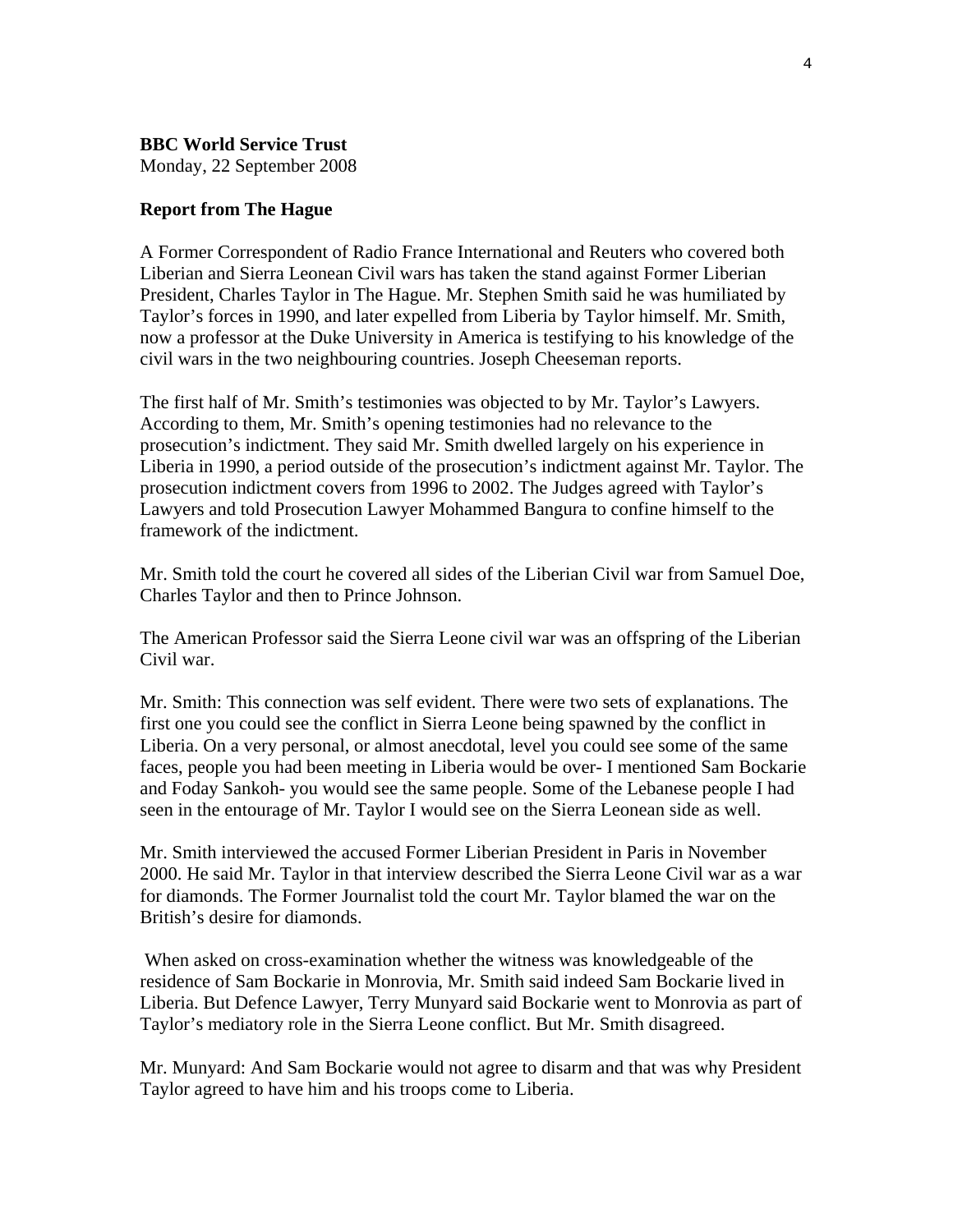Mr. Smith: A faction which still wanted to wage war came to Liberia. Mr. Munyard: But did not continue to wage war on Sierra Leone from Liberia.

Mr. Smith: No I think that would be an impune statement by many analysts because precisely if you still refer to the timeline you would see that after coming to Monrovia and after the split in the peace process in Sierra Leone did not go smoothly, quite to the contrary, despite the deployment of 13,000 UN soldiers you would have heightened rebel activity and hostage taking of 500 blue helmets which prompted then the bridge intervention.

According to the article of the November 2000 interview Mr. Smith had with the Former Liberian Leader in the French Capital, Paris, Mr. Taylor admitted that the Sierra Leonean Rebel Group, RUF committed terrible atrocities. According to excerpts of the article read in court, Mr. Taylor then suggested that the RUF be a part of the solution to the Sierra Leone civil conflict. Mr. Smith's cross-examination continues on Tuesday.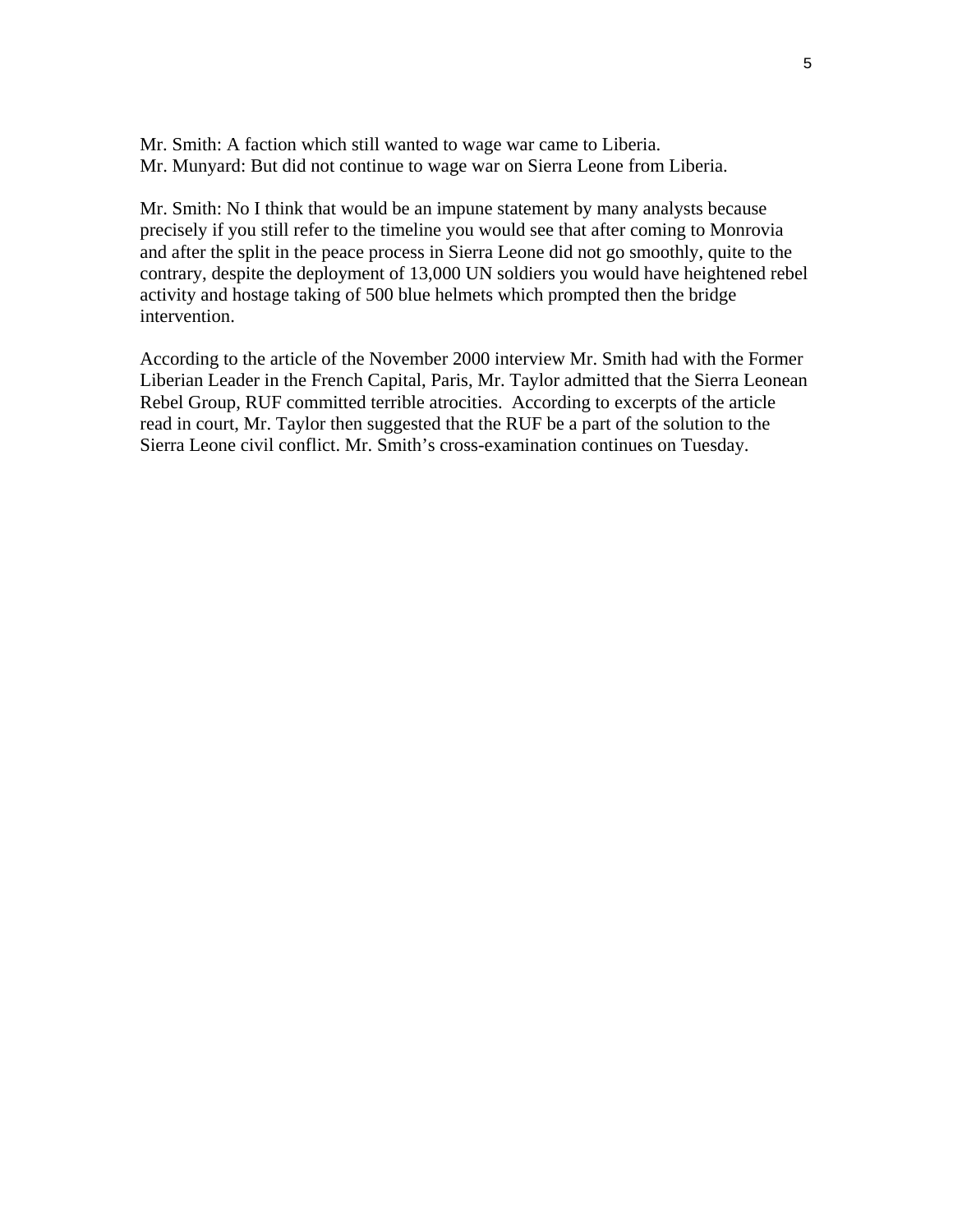

United Nations Mission in Liberia (UNMIL)

### **UNMIL Public Information Office Complete Media Summaries 22 September 2008**

*[The media summaries and press clips do not necessarily represent the views of UNMIL.]* 

#### **Newspaper Summary**

## **President Sirleaf Addresses UN General Assembly Tuesday**

(The Analyst, The Inquirer, The News, The Monitor)

- President Sirleaf who is in the US to attend the opening of the 63rd session of the UN General Assembly will address the assembly on Tuesday. An Executive Mansion dispatch from New York says, the President's address will highlight the progress the government has made toward its development agenda. The President will also remind the Assembly of the challenges which continue to confront the government's ability to respond to the needs of the people.
- As part of scheduled events and meetings this week, the Liberian leader today addressed a high-level forum on 'Decent Work Approach to Development and the Millennium Development Goals.' The President's address will focus on building coherent employment and growth strategies. The former President of Ireland, Mary Robinson is sponsoring the forum. President Sirleaf also held separate meetings with American billionaires George Soros and Robert Johnson today to review progress on their investments in Liberia

#### **UNHCR Presents Police Depot to Government**

(The Informer)

- The UN Refugee Agency (UNHCR) has turned over a Police Depot and a barrack to the government of Liberia. The UNHCR Liberia office put the cost of the project, constructed in Vahun, Lofa County at nearly one hundred eleven thousand United States Dollars.
- The agency said the project will enable survivors of abuse access to justice including challenges of sexual and gender-based violence and other harmful practices. The head of the UNHCR's Voinjama sub-office, Kazutoshi Nagasaka said the project is also intended to provide standard infrastructure support to the law enforcement groups. Assistant Police Commissioner for Leeward Affairs at the LNP, Col. James Konnie commended the UNHCR for project and said the buildings would address the accommodation problem which has impacted the field deployment of Police officers.

#### **Normal Activities Resume at Liberia's Main University - As Faculty Support Staff End Strike Action**

(The Informer, The News, The Inquirer, Liberian Express, Public Agenda)

• The faculty and support staff association at the University of Liberia have announced the end of several days of strike actions. The action was intended to bring about improvements in salaries and other incentives. The Inquirer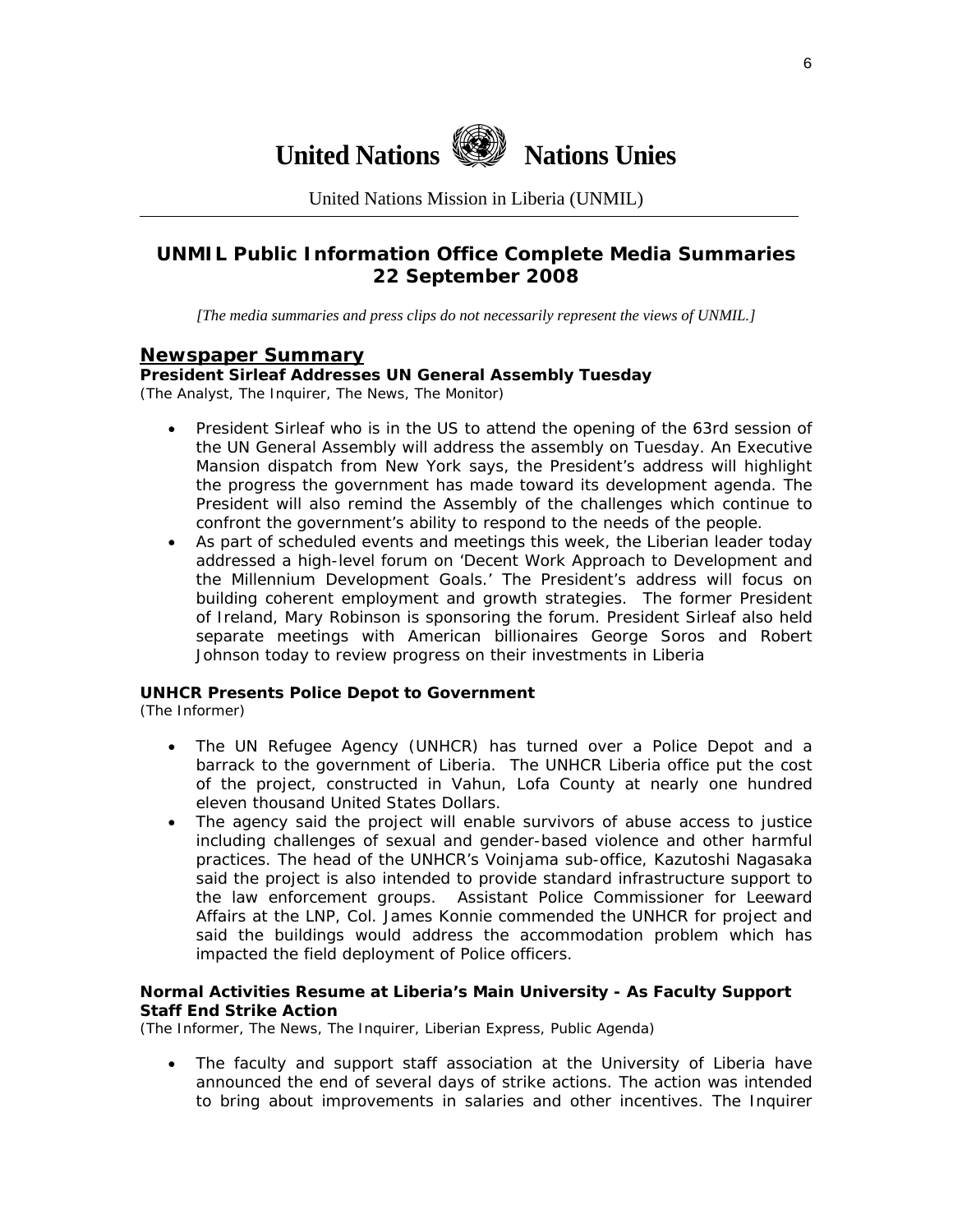reports that the President of the Faulty Association, Mr. Clifford Young yesterday said the association has decided to end the strike action because their demands or requests have been accepted.

- Meanwhile, the outgoing President of the University of Liberia, Dr. Al-Hassan Conteh has attested to the adoption of the report of the special Task force. He also acknowledged the task force's recommendation of adjustments of faculty and staff salaries by 30 percent.
- Among other things, the task force headed by Prof. Wilson Tarpeh has recommended the following measures, which include the budget for fiscal year, 2008/2009 in the amount of US\$8,211,156 to be approved by the joint faculty Senate-Council and forwarded to the Board of Trustees for its approbation. Meanwhile, the Analyst newspapers quotes the Task Force as assaying that the UL needs about US\$10 million to run smoothly without hindrance to the issues of salary delay among others.

#### **"I Was Used To Loot and Execute People"...Ex-Taylor Government Child Combatant Recounts Experience**

(The Analyst, The Inquirer)

- A child soldier of the former Charles Taylor government has explained stories of how he was conscripted as a combatant in 2003 and used as an executioner. Now 14 years old, the ex child combatant, name withheld explained that at age 9 he was recruited along with other children by former government militia commander Roland Duo around their 72nd, Somalia Drive residence to become bodyguards.
- According to a TRC release, he said they were used by Duo and other commanders to execute captives and to loot stores in and around Monrovia. The child soldier was testifying Friday at the Truth and Reconciliation Commission (TRC) of Liberia Thematic Hearing for Children in the south eastern city of Zwedru, Grand Gedeh County. The hearing under theme: "Children and the Conflict in Liberia: What Does the Future Hold?" is aimed at understanding the impact of the conflict and transitional justice mechanisms on the development of Liberian children and their future.

#### **Recycling Plant for Liberia Soon ...Says Minister Shannon**

(National Chronicle, The Inquirer, Daily Observer)

- The Daily Observer and National Chronicle newspapers report that Lands, Mines and Energy Minister, Dr. Eugene Shannon has disclosed that an international firm is seeking to establish a recycling plant in the country. Making the disclosure at a day-long workshop, Minister Shannon said Spanish Company had already been selected by Government to construct the recycling plant in Grand Bassa County.
- The Minister said the investors have begun holding discussions with authorities of the National Investment Commission (NIC) for the establishment of the Plant.
- He said when established the plant will transform scraps into the manufacture of agricultural tools and other equipment. Meanwhile, The Inquirer newspaper reports that Lands, Mines and Energy Minister has expressed his ministry's satisfaction over the manner in which the Liberia Scrap Association (LSA) is living up to the expectation of the Liberian government. Dr. Shannon commanded the LSA for being corporative with the government of Liberia in line with the recent memorandum of understanding between the two parties and urged them to keep up to the task.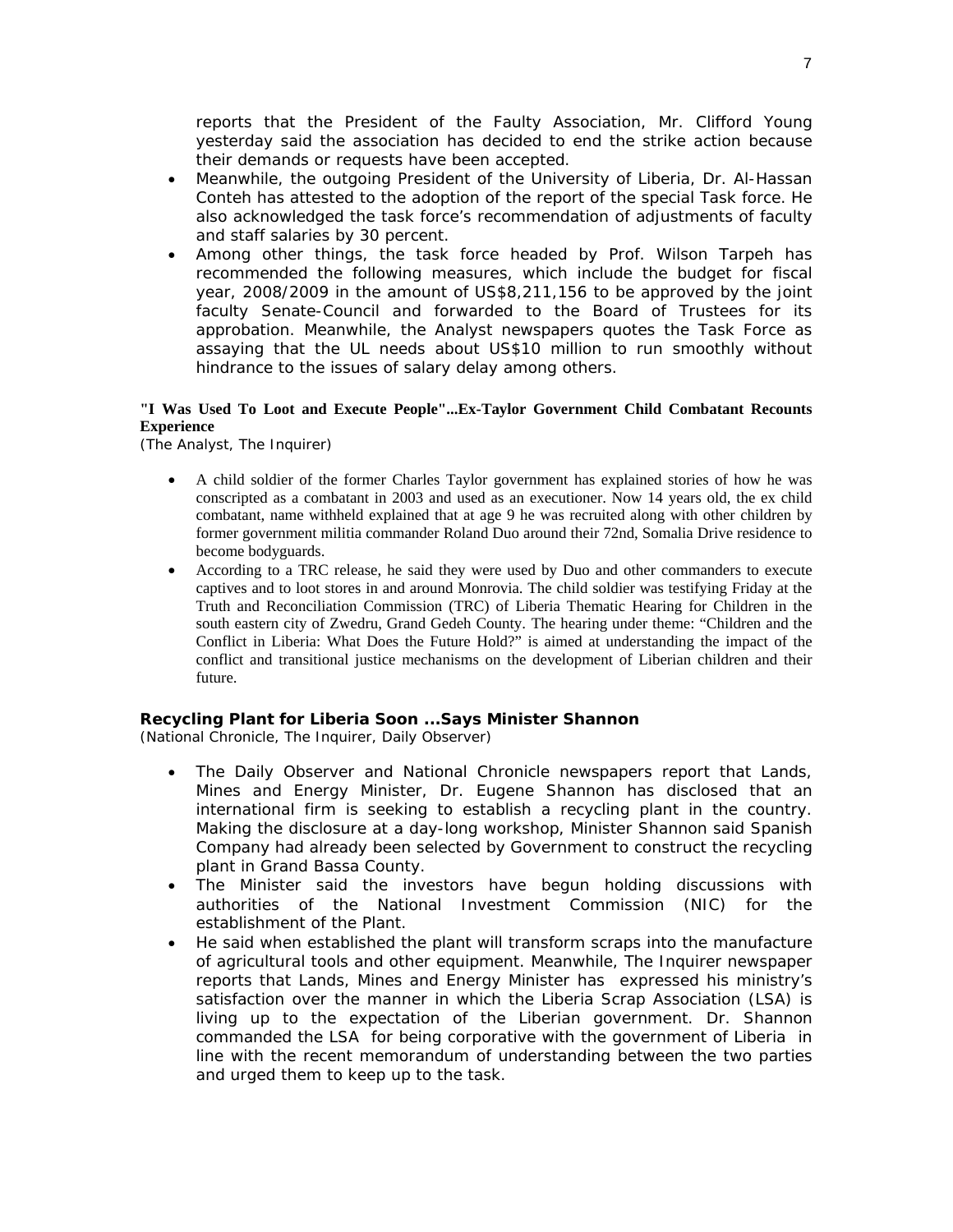#### **Liberia Receives 'Most Powerful' Sewage Truck**

(Daily Observer, New Democrat)

• The Liberia Water and Sewer Corporation (LWSC) has received a US\$300,000 "most powerful" sewage truck from the Turkish Government. The truck was dubbed the "most powerful sewage truck in the world" by one of the Turkish engineers who accompanied the truck in order to train selected members of the Corporation on how to use the "multi-purpose" vacuum truck.

## **Radio Summary**

#### **Star Radio** *(News monitored today at 9:00 am)*

#### **Government Warns Deactivated AFL Personnel Against Demonstration**

- In a statement issued in Monrovia yesterday, the Justice Ministry strongly warned de-activated Armed Forces of Liberia (AFL) personnel against holding a planned demonstration today.
- According to the Ministry and the joint Security Commission, no permission was sought for the demonstration which is illegal and vowed that it will not be tolerated.
- The Ministry said the Liberia National Police (LNP) and other security forces have been placed on high alert to robustly deal with any situation to maintain law and order.

 *(Also reported on Truth F.M. and ELBC)* 

#### **UNHCR Hands over Police Depot**

*(Also reported on Truth F.M. and ELBC)*

#### **President Sirleaf to Address Decent Work Forum Today**

- An Executive Mansion dispatch from New York says President Ellen Johnson Sirleaf will address a high-level forum on Decent Work Approach to Development and the MDGs in the United States today.
- The President's address will focus on building coherent employment and growth strategies.
- The former President of Ireland, Mary Robinson is sponsoring the forum.
- Later today, President Sirleaf will hold separate meetings with American billionaires George Soros and Robert Johnson to review progress on their investments in Liberia.
- President Sirleaf who is in the US to attend the 63rd session of the UN General Assembly will address the assembly on Tuesday.
- The address will highlight the progress government has made toward its development agenda and would also remind the world assembly of the challenges which continue to confront the government's ability to respond to the needs of the people.

#### **Trouble Still Looms at Sinoe Rubber Company**

- Report from Sinoe County says business people are being prevented from entering the Sinoe Rubber Plantation
- Correspondents say a group headed by one Prince Willie is denying the business people entry into the plantation some of whom are accused of being members of the Citizens Welfare Committee.
- The confusion at the Sinoe Rubber Plantation was a result of attempts to dissolve the Citizens Welfare Committee.
- Last month, a decision by Superintendent Sylvester Grigsby to dissolve the committee resulted into several persons being wounded and houses burned.
- Sinoe Police Chief, Superintendent Patrick Smith confirmed the situation and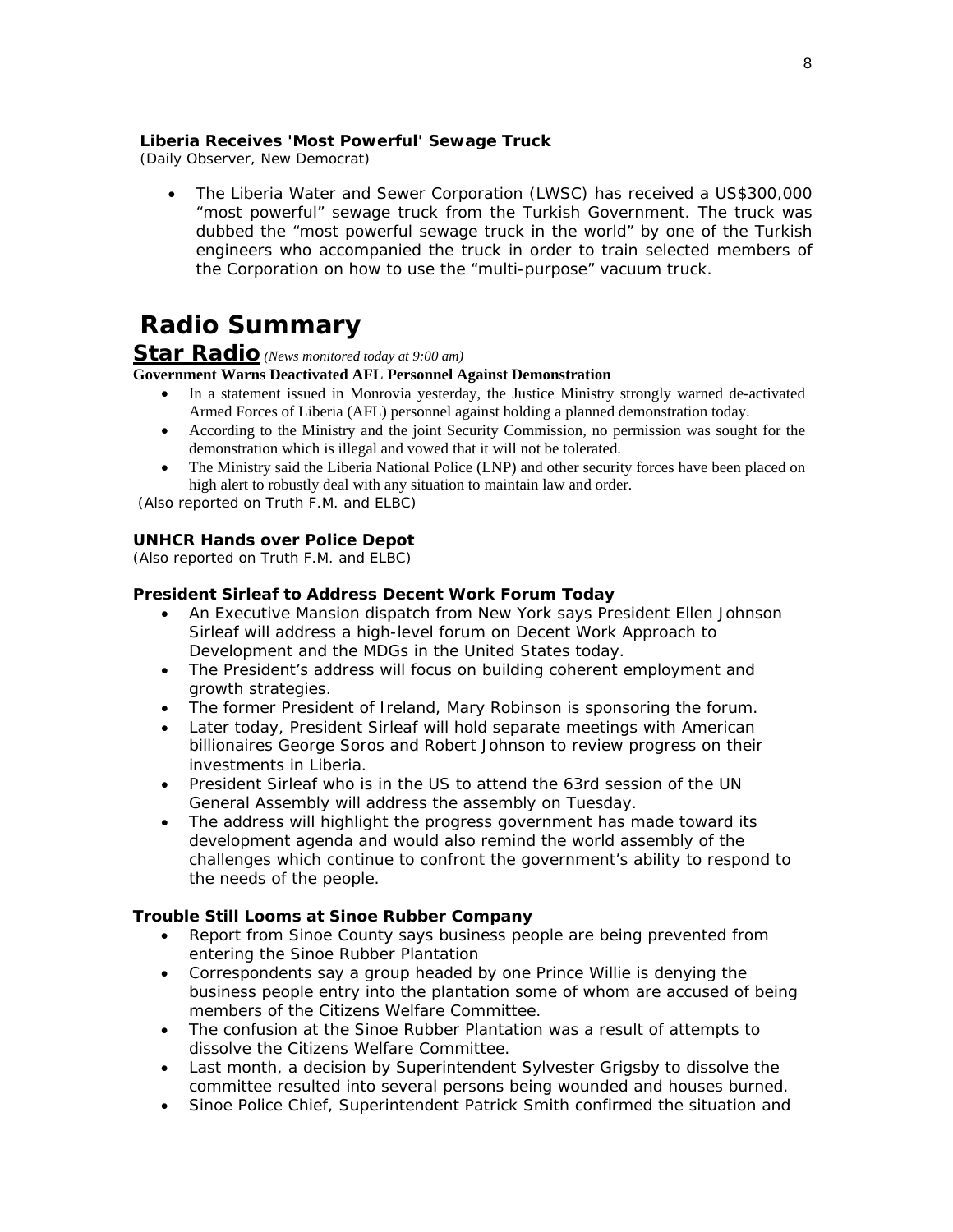said he has spoken to the heads of two groups said to be protecting the plantation.

• Superintendent Smith said Prince Wellie and the head of the other group only identified as White Flower, have agreed to find a resolution to the tension at the SRC.

#### **Huge Consignment of Gold Arrested at Border Point**

- State security at the Ganta Port of Entry in Nimba County has intercepted a Guinean national, Keita Bunzu with a huge consignment of gold.
- Reports say Bunzu entered Liberia with nearly 19,000 grams of processed gold concealed in a food basket.
- A Star Radio report says though customs officials at the Ganta border declined to comment but it was gathered that the gold is valued at more than US\$400,000.00 and a customs duty of US\$45,000 would have been paid if declared at the collectorate.
- Meanwhile, Keita and the consignment of gold have been transferred to Monrovia.

\*\*\*\*\*\*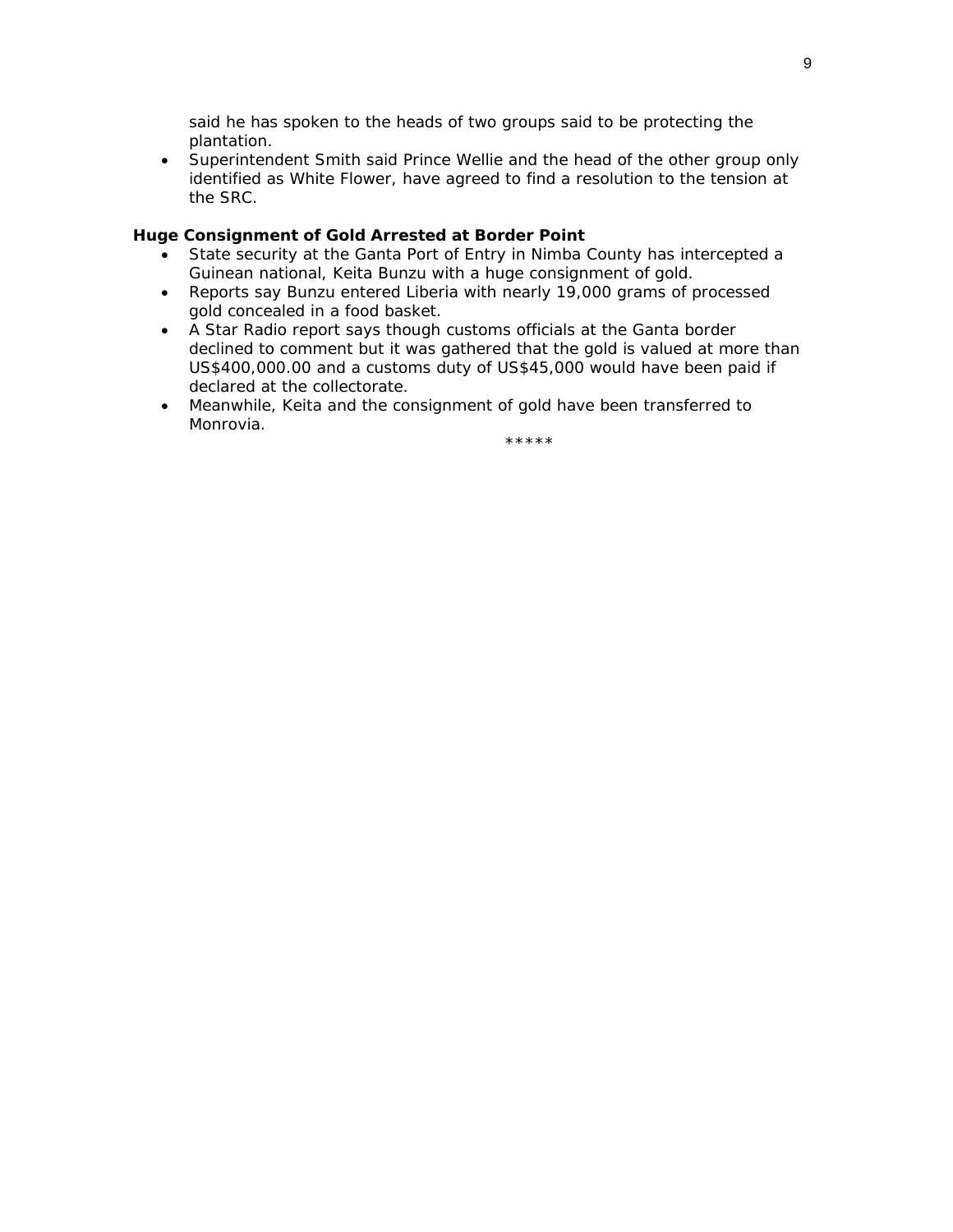## UN News Centre Monday, 22 September 2008

### **ICC Prosecutor urges world leaders to help stop Darfur war crimes**



Luis Moreno-Ocampo International Criminal Court Prosecutor

The International Criminal Court (ICC) Prosecutor is in New York today to urge international leaders to better protect civilians in Darfur and allow the court to successfully prosecute crimes committed in the war-torn Sudanese region.

The visit by Luis Moreno-Ocampo, the ICC Prosecutor, comes two months after he requested an arrest warrant for Sudanese President Omar al-Bashir for allegedly committing war crimes, crimes against humanity and genocide over the last five years in Darfur.

"We presented a solid case. The evidence shows that crimes against Darfurians continue today," Mr. Moreno-Ocampo said.

"[Mr.] al-Bashir has complete control of his forces, and they are raping women today, they are promoting conditions in the camps to destroy complete communities and they are still bombing schools," he added.

The ICC pre-trial chamber is reviewing the evidence submitted by prosecutors to determine if there are reasonable grounds to believe the Sudanese President committed the alleged crimes and issue the arrest warrant.

"The judges will decide. Those sought by the court have to face justice," Mr. Moreno-Ocampo said referring to his request for the arrest warrant. "Between criminals and 2.5 million victims, they should make the right decision."

"It is an immense challenge for the political leaders of the world. They have to protect the victims and ensure the respect for the court's decisions," the **[ICC](http://www.icc-cpi.int/press/pressreleases/424.html)** Prosecutor added ahead of the General Assembly annual high-level debate, which starts tomorrow.

The prosecutor has also requested information from the Sudanese Government about the August attack on the Kalma camp for internally displaced persons (IDPs), where evidence suggests Sudanese Government forces killed at least 31 civilians while executing a search warrant for illegal weapons and drugs.

A third ICC Prosecutor's investigation coming to completion is focusing on crimes committed by rebels, in particular the attack on African Union (AU) peacekeepers in September last year in Haskanita.

Mr. Moreno-Ocampo "will be meeting senior United Nations officials and expressing his appreciation of the Secretary-General Ban Ki-moon's staunch support for the independence of the international judiciary," a spokesperson for the prosecutor told the UN News Centre.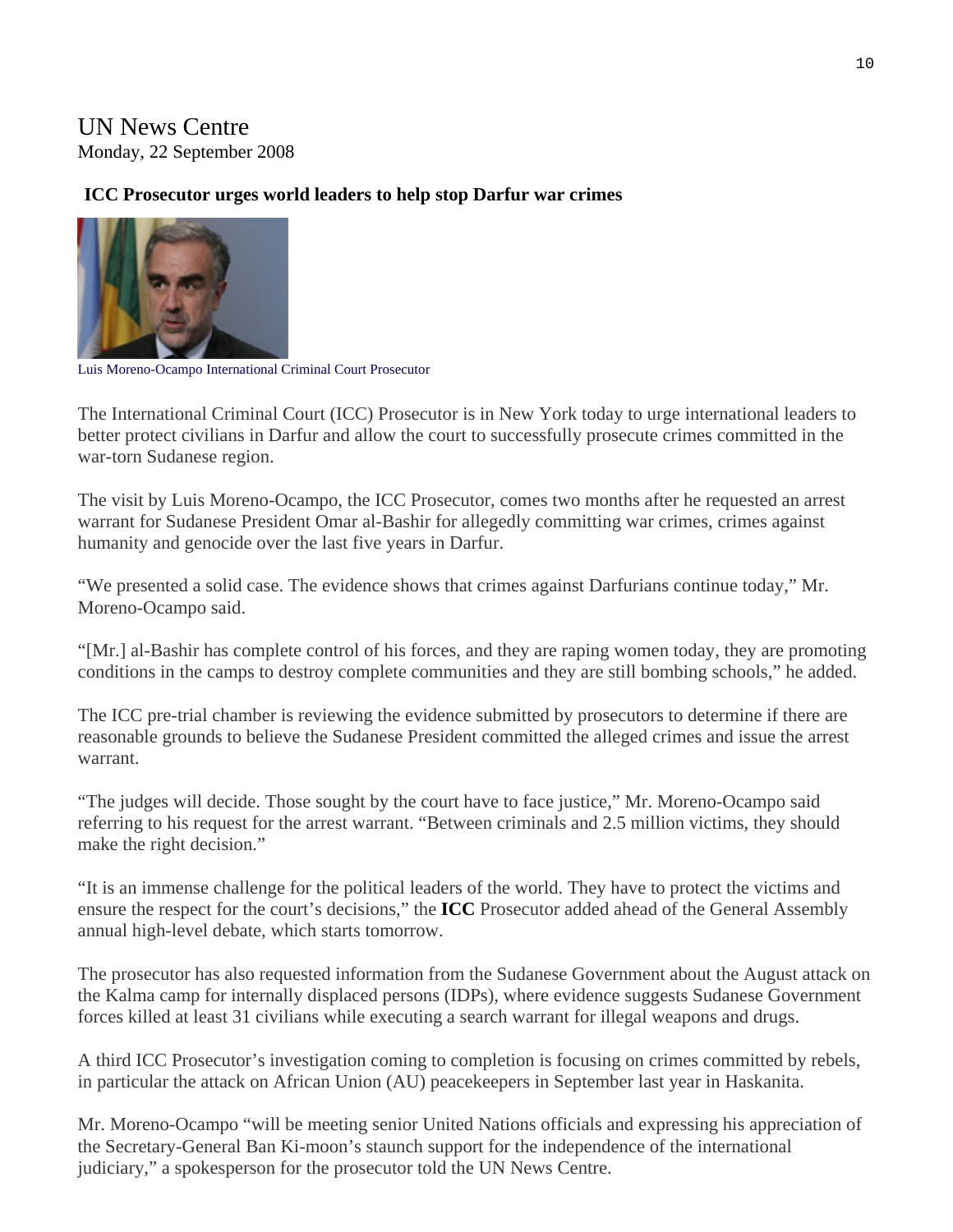The high-level officials meeting with the prosecutor on this visit include Qatari Prime Minister Sheikh Hamad bin Jassim bin Jabr Al-Thani, who chairs the Ministerial Committee aimed at furthering peace efforts in Darfur.

Others meeting with Mr. Moreno-Ocampo include AU Chairperson Jean Ping, British Minister of State responsible for Africa, Asia and the UN Mark Malloch Brown, French Minister of State for Human Rights Ramatoulaye Yade-Zimet and Netherlands Foreign Minister Maxime Jacques Marcel Verhagen.

Some 300,000 people are estimated to have been killed across Darfur, an impoverished and arid region of western Sudan, as a result of direct combat, disease or malnutrition since 2003. Another 2.7 million people have been displaced because of fighting between rebels, Government forces and allied militiamen known as the Janjaweed.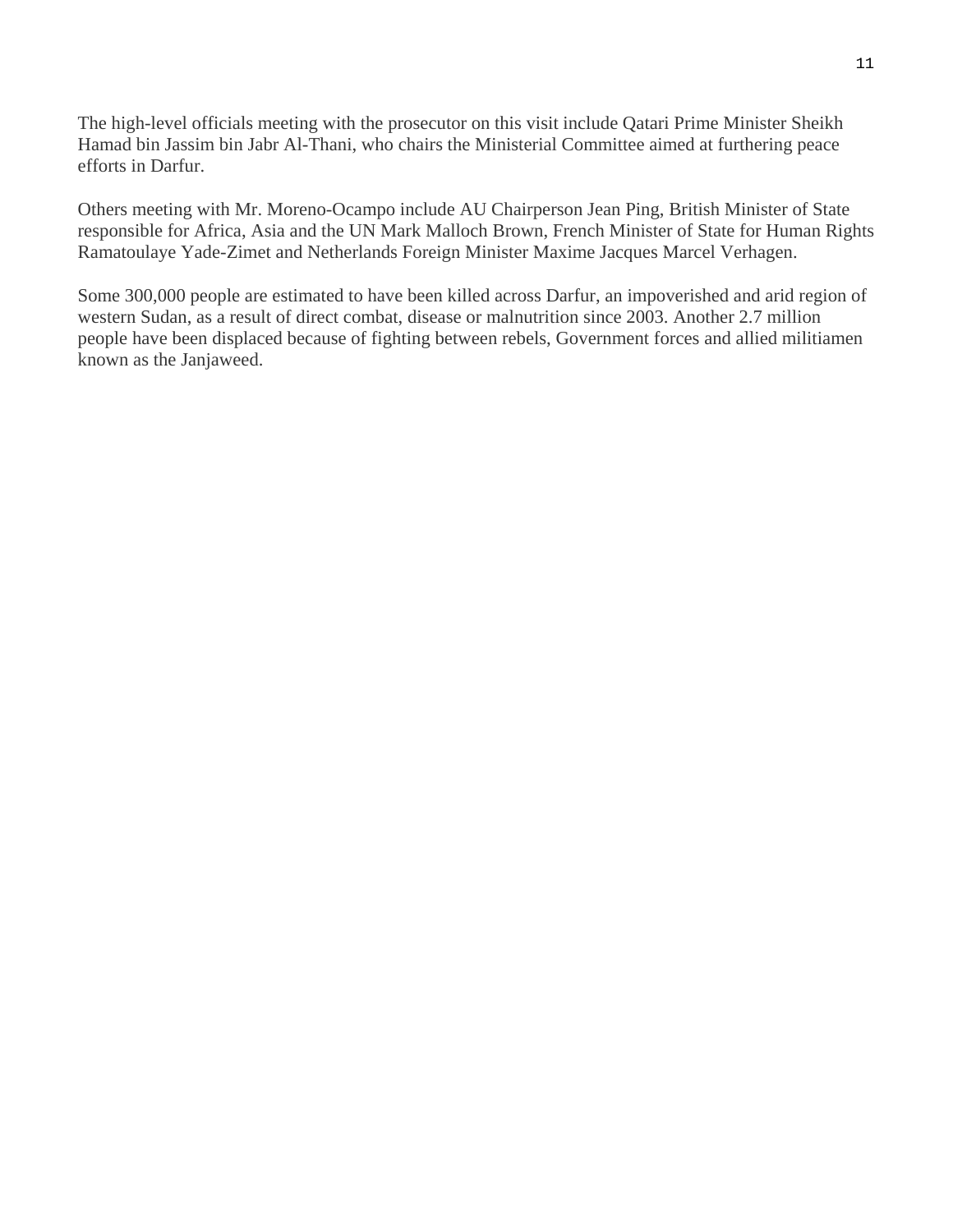## Voice of America Monday, 22 September 2008

#### **International Court Presses Case Against Sudan Leader**



**Court prosecutor Luis Moreno-Ocampo speaks during a news conference** 

The International Criminal Court's chief prosecutor plans to meet with United Nations and African Union officials this week to discuss a possible war crimes case against Sudanese President Omar al-Bashir.

An ICC statement Monday said prosecutor Luis Moreno-Ocampo will be in New York to meet with leaders on the sidelines of the U.N. General Assembly meeting.

The prosecutor has accused Sudan's president of masterminding a campaign of rape, murder and deportation in the volatile Darfur region, and has asked the court to issue a warrant for Mr. Bashir's arrest.

Mr. Bashir has denied the charges, and Sudan has refused to cooperate with the court. **at UN Headquarters in New** 

Sudanese officials also will be in New York this week, lobbying world leaders to block any move to prosecute Mr. Bashir. **York (File)** 

In a joint statement with South African President Thabo Mbeki last week, Mr. Bashir said war crimes proceedings against him would hurt peace efforts in Darfur.

The Darfur conflict began in 2003, when ethnic African minority rebels took up arms against Sudan's Arab-led government and state-backed Arab militias.

The United Nations says the five-year conflict has killed more than 200,000 people and displaced some 2.5 million others.

Moreno-Ocampo said today that Mr. Bashir has "complete control" of his forces in Darfur, and says those forces are raping women, bombing schools and trying to destroy entire communities.

Sudan has accused Western governments and media of exaggerating the conflict, and says only about 10,000 people have died.